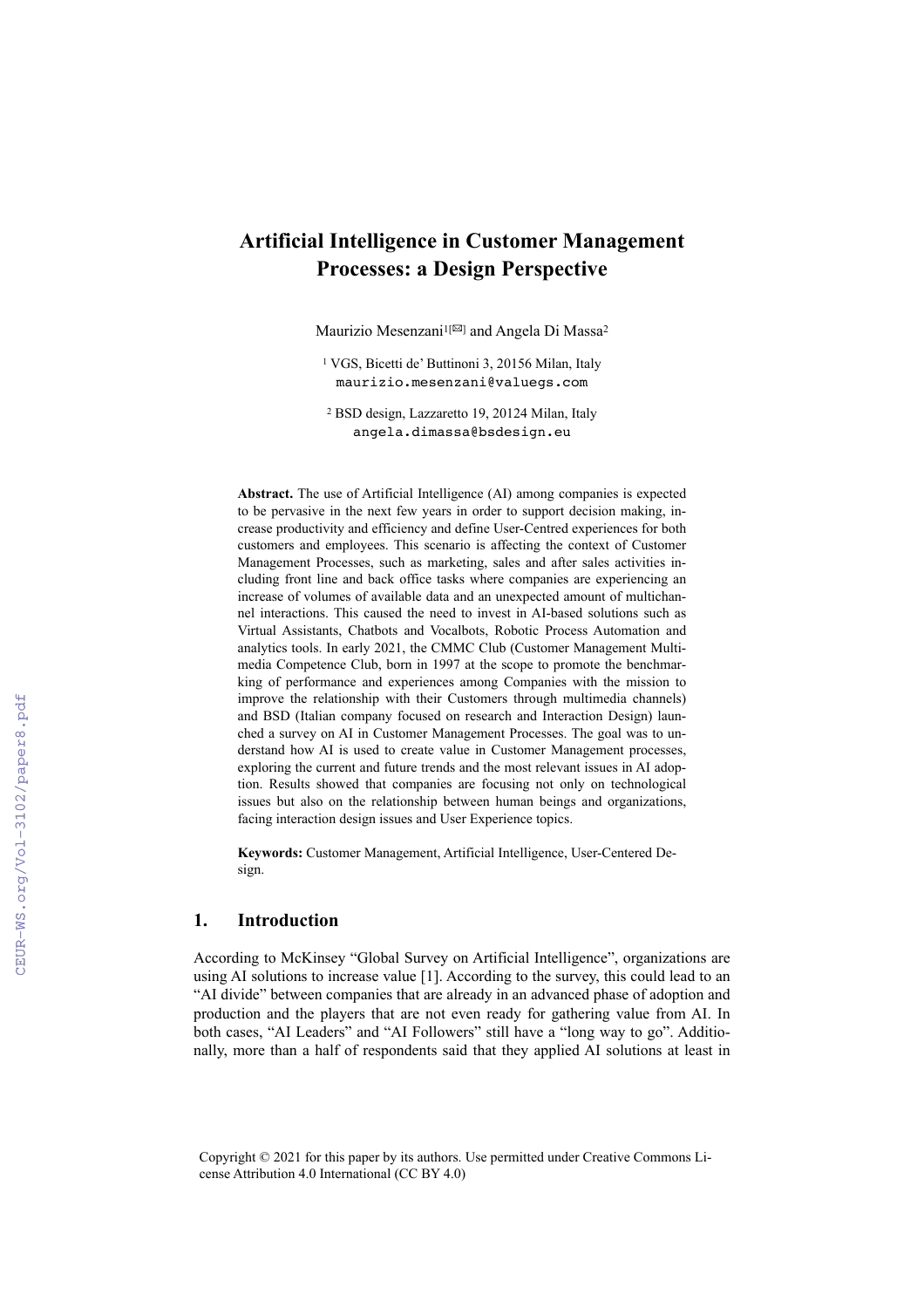one function and the functional areas particularly involved in AI programs are Product-Service Operations, Marketing and Sales.

The measurement of value in Customer Management Processes can be managed through specific KPIs, such as revenue increase, costs reduction, Lead Management results, quality and satisfaction, churn prevention, Customer Effort Score and Net Promoter Score. Customer Management Processes include front line and back office tasks and are producing and processing millions of multichannel digital data and interactions, which foster AI solutions essential for optimizing performances and services. CCW Report "AI Trends Affecting the Contact Center" [2] presents specific AI use cases, including automatic replies to customers' queries, balancing Human Interactions and Digital Touches, Robotic Process Automation tools to perform specific tasks, speech analytics for training and improvement (Voice of Customer Programs for example), intelligent Chatbots, VocalBots and Virtual Assistants, recommendation systems for specific situations where cookies and customer histories can suggest specific products or behavior.

Starting from this context, the CMMC Club (Customer Management Multimedia Competence Club) and BSD (Italian research and interaction design company) in early 2021 launched an online survey on AI in Customer Management Processes. The first hypothesis was that AI is increasing value in Customer Management Processes and it is giving to human intelligence and to human beings more power. The research started from the consideration that AI solutions are not reducing occupation and that AI tools are reducing people workload, taking care of massive and real-time data processing, repetitive low value added tasks and risky tasks for people cognitive and emotional working life, including agents, salesmen, data scientists, REPs, clerk employees, supervisors and managers. The goal of the survey was to understand how AI is currently used to create value in Customer Management processes by addressing the main solutions in place, the current and future trends and the most relevant issues to be considered in AI adoption when managing AI programs and projects.

#### **1.1. Background**

According to research promoted by Accenture [3], the adoption of Conversational Agents (chatbots, avatars and robots) can increase the return on investment of the companies with a minimal effort and investment. For example, chatbots are considered preferable over other methods of brand communication, such as email, live chat or social media because they could be potentially always active and available all the time. Conversational agents are defined as software programs which interpret and respond to statements made by users in ordinary natural language [4] based on different technologies, such as Artificial Intelligence (AI), Machine Learning (ML) and Natural Language Processing (NLP). Among the others, chatbots are Conversational agents which hold text-based or spoken conversations (also using facial expressions and gestures) with humans. They could also present themselves as a virtual person, animal, object or abstract entity. Despite their potential benefits, users are reluctant to engage with them. Chatbots usually disappoint users' expectations because people think of chatbots primarily as answering machines and they get frustrated when they can't get answers to simple questions. Moreover, recent studies [5] explain that chat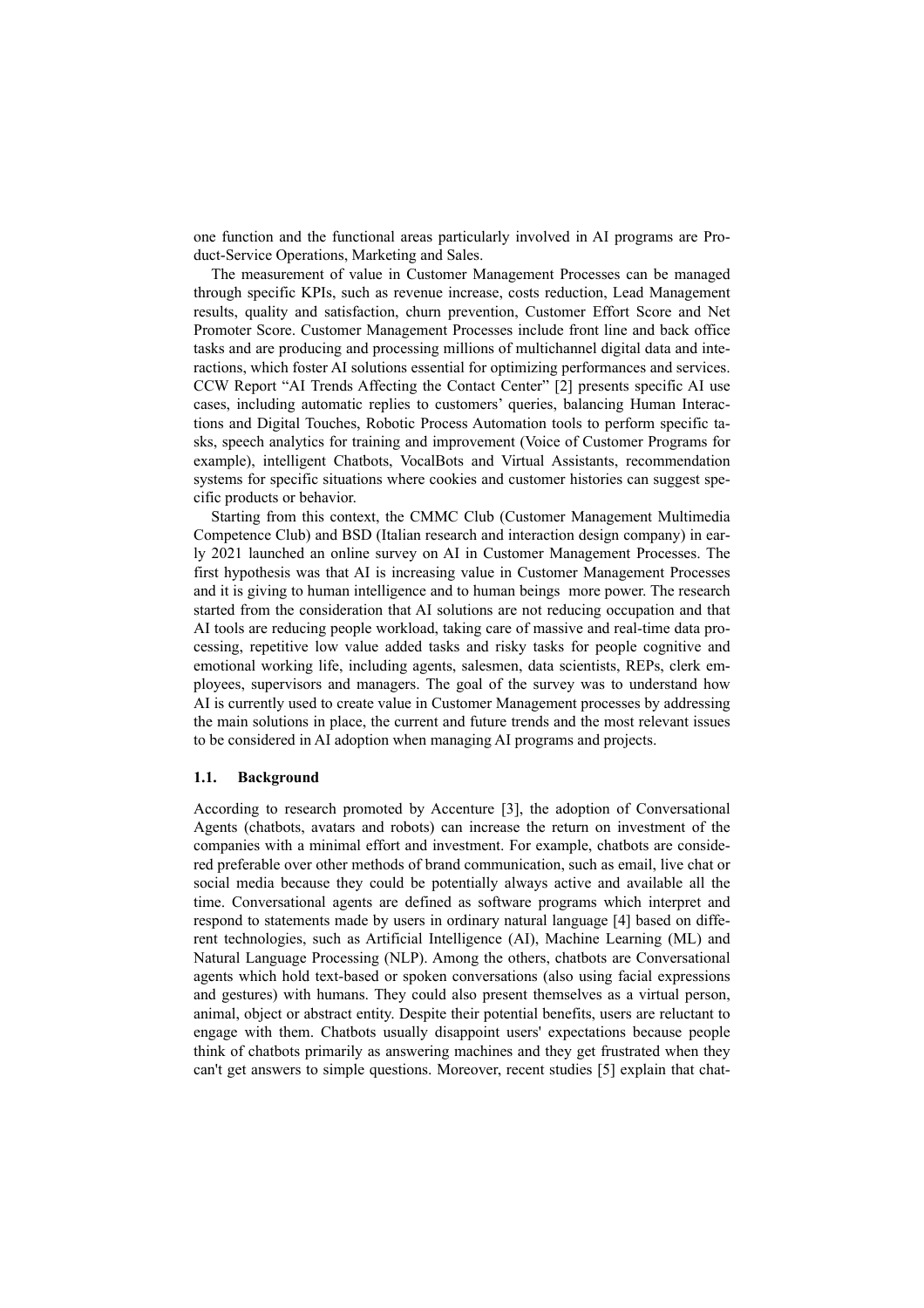bots' identity influences how we perceive and interact with chatbots especially for their characteristics, such as: conversational intelligence (chatbot's ability to manage user interactions); personification (chatbot's identity and personality); interactive style (regarding how users are expected to interact with the chatbot, e.g. voice, text or button); appropriate task type (what type of tasks users expect the chatbot to support) and trustworthiness (how users trust the chatbot to support them in a useful way).

These aspects related to chatbots personality could have a positive or negative influence on the perception of the company, which lead companies to address challenges related to chatbot's identity and interactive style:

**Conversations with Chatbots are Generally Perceived as Unnatural and Impersonal.** Implementing an engaging, "human-like" communication style that reflects the attributes of human communication, for example by using an informal language and establishing a conversational dialogue. Many researchers have investigated how relational outcomes are affected by the implementation of human-like communicative behaviors (e.g. the use of body movements, humor or communication style) in conversational agents [6].

**Absence of a Specific Identity Affects User Experience, User Expectations and Interactions.** Chatbots with anthropomorphic characteristics (meaning the attribution of personality or human characteristics to something non-human) affects the user experience and plays an important role in the user's decision-making process (e.g. using or not chatbots). Anthropomorphism facilitates the social interaction between user and machine and creates a socially engaging chatbot [7].

**When Robots Look More Human, Our Sense of Familiarity Increases Until Arriving at a Valley, "the Uncanny Valley".** Masahiro Mori argues that as robots become more human-like, people find them more acceptable and attractive than their mechanical counterparts. But when robots take on a very close human aspect, people develop a sense of discomfort and repulsion. The definition of more realistic elements (e.g. color of the skin, legs, etc.) increases the sense of familiarity, but only up to a certain point, after which humans feel rejection towards robots [8].

**Many Chatbots Have Been "Discontinued" Because Don't Perform a Proper**  Interaction with Users. Causes are generally related to: a gap between user expectations and chatbot performance; the inability to deliver engaging and compelling conversations and to maintain conversations appropriate to the context of the conversation [9].

**There is a Gender Bias in Chatbot Design: Most Chatbots are Female.** People perceive computers as social actors and treat them as real social entities [10]. Therefore the trend towards gender stereotypes (deeply rooted in human psychology) is also extending to machines and chatbots. For example, most voice-based Conversational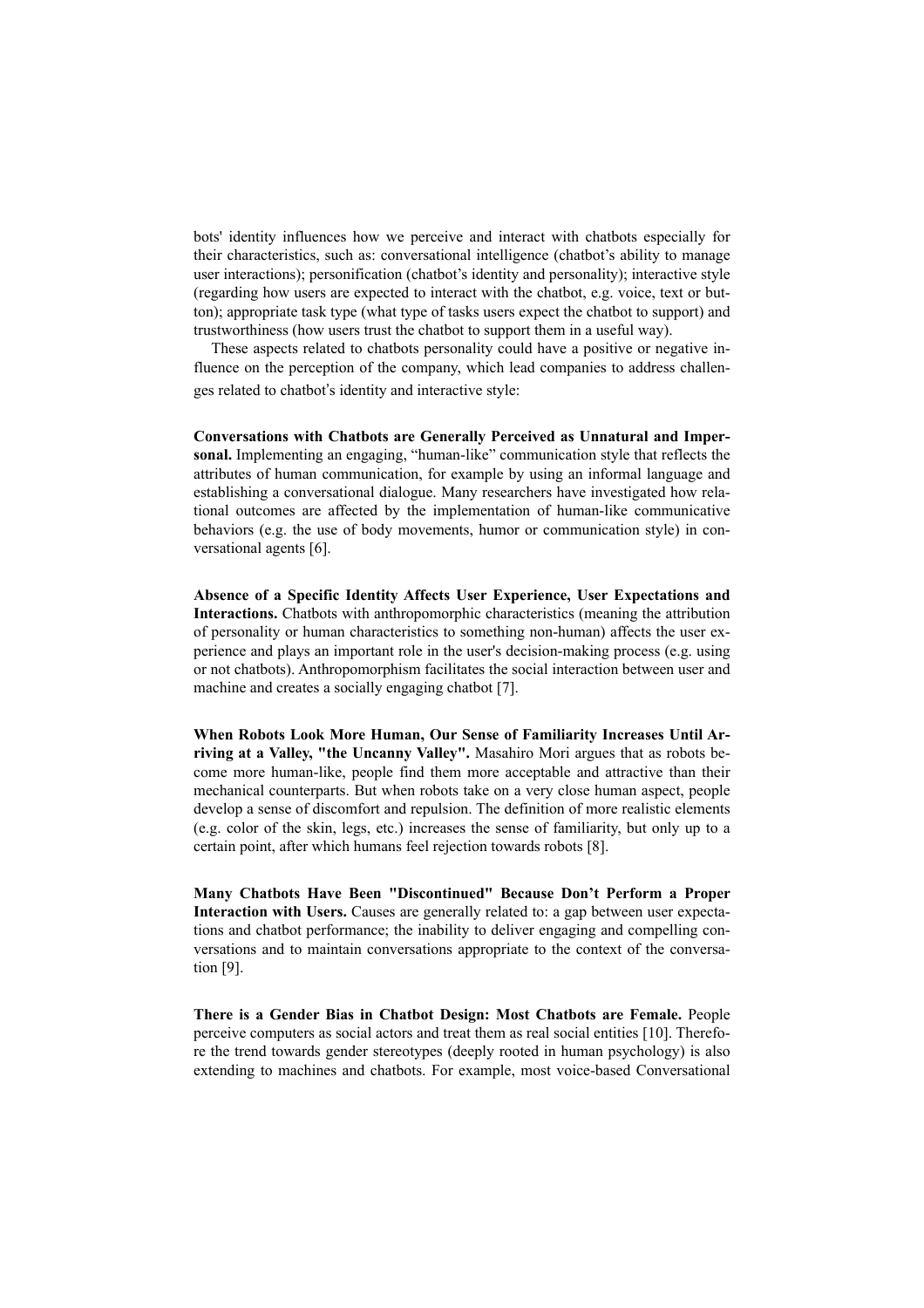agents are designed to be "female exclusively or female by default" [11]. This bias is particularly evident in customer service and sales. The chatbot gender is also influenced by the sector: for instance, the technology sector has a great number of men, so chatbots are often male [12].

# **2. Method**

### **2.1. Participants**

A specific questionnaire has been created to explore main issues related to AI in Customer Management. 30 companies responded to the questionnaire (one unique survey for each company filled out by main directors and decision makers in AI programs of Customer Management): 76,7% companies involved with more than 250 employees, representing different service sectors, including telco, media and financial services.

## **2.2. Procedure**

Participants were invited to complete an online questionnaire [13]. The survey was conducted in February 2021 and the items of research covered the processes and activities in which AI solutions are adopted, the level of investment in Euros, the responsible and involved units, the roles affected and the main trends for the next years within a period split into "current", "within one year", "within three years" in order to tackle with current reality and future perspective. A specific section has been dedicated to Usability and Design topics.

# **3. Results**

The main scientific results of the survey entailed an interest in companies to invest in AI projects and that are focusing not only on technological issues but also on the relationship between human beings and AI solutions, such as chatbots. Based on the research results, the main innovation regards the opportunity to enhance the value of AI in Customer Management, by addressing a design perspective which includes technological and system integration domains.

**Involved Processes.** Participants declared a strong investment in AI programs: more than 30% of respondents are investing between 50K and 100K Euros and more than 20% invested more than 500K Euros in 2021. Figure 1 illustrates the processes and services interested in AI solutions today (past investments), within one year (current investment) and in the next three years (future investment). Information management, post sales support and data analysis are the most relevant activities affected nowadays by AI, according to past investments, whether within three years, AI will be applied to document analysis, claims management and lead management. Indeed, respondents say that in the future the main investments in AI for Customer Management will be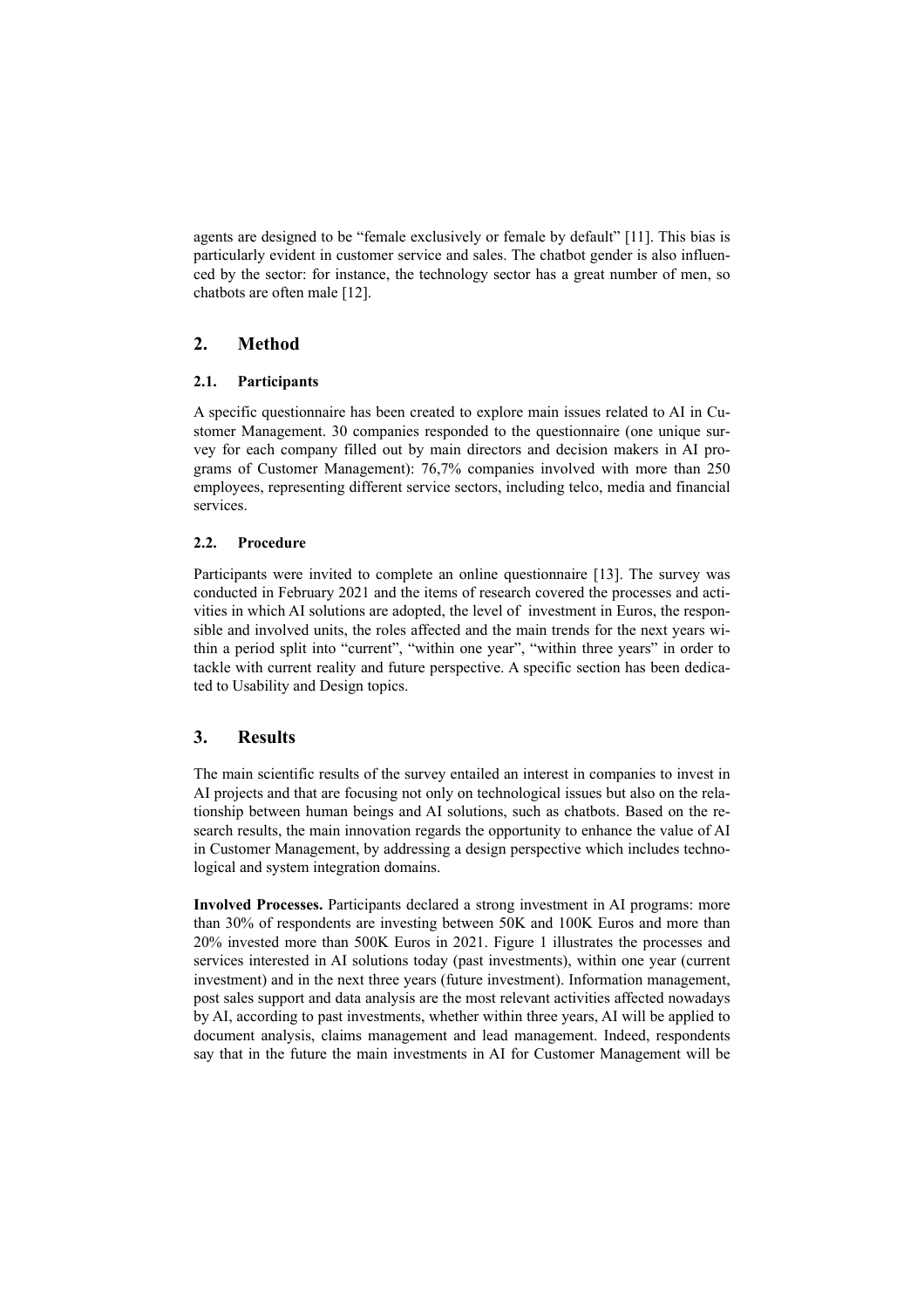committed to Document analysis processes (capability to read and manage documents, including text and pictures), qualitative features able to handle complaints or complex situations and lead management strategies.



**Fig. 1.** Processes and services included in AI solutions today, within one year and in the next three years, according to participants.

**AI Investments Scope.** Figure 2 provides an overview of the investments in AI, which cover different activities: software development and maintenance/assistance is the most relevant area of work, but "tuning" and "change management" are gathering a lot of attention and energy. This scenario confirms that AI solutions are not a stage of maturity to be considered as "plug&play" solutions but require effort in terms of people involvement, tuning and configuration of machine learning algorithms and system training (supervised learning and reinforcement learning).



**Fig. 2.** State of the art of the investments in AI based on participants' responses.

**AI Solutions.** One of the most relevant solutions adopted by survey participants is the chatbot that takes care of the user's requests via chat and voice channels. A few sur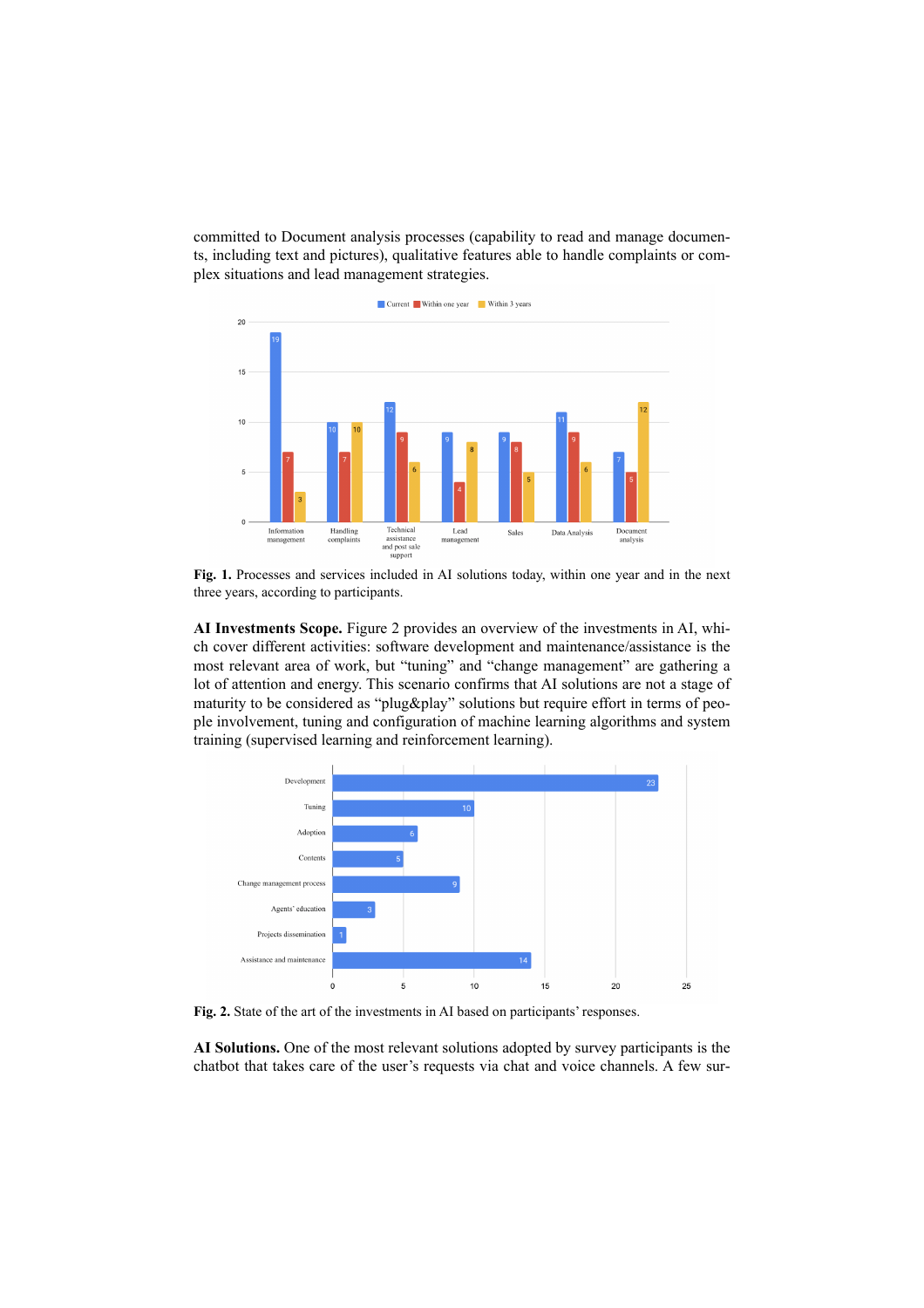vey respondents say that chatbots are already performing complex tasks (10% of respondents). On the contrary, 40% of participants believe that a chatbot will never be able to carry out articulated activities. Moreover, 43% of respondents say that in the next three years, the maturity of AI solutions will upgrade chatbots enabling them in managing complex processes and tasks.

The management of complex operations is related to the capability of an AI tool to perform "Situational Analysis" tasks by rebuilding historical data and context overview for any single request. Respondents say that in the next three years AI will be able to perfectly perform Situational Analysis (56,7%) and 16,7% say that today this is already possible with their existing technologies.

**Visual Appearance.** Maturity and acceptance of AI solutions is also affected by visual and interaction issues, such as the chatbot identity. Most of the companies face a dilemma between creating an agent with the appearance of a robot or similar to a real person. Respondents have different perspectives: 30% of them say that in the future chatbots will not be similar to human beings, whether 20% believe that chatbots already have a human-like visual identity, e.g. physical aspect, gestures, name, clothes, tone and communication style.

**Humans-Chatbots Interactions.** Furthermore, more than 50% of respondents say that users are still perceiving the interactions with chatbots "unnatural" and "unsatisfactory". This led to a consideration that despite the level of investment and attention given to AI solutions there still are some open points and question marks affecting final users, especially citizens or customers.

# **4. Design Approach**

According to the results of the research, the respondents were involved in an online campaign aimed at improving the awareness related to the chatbot identity design. .In the following, we present the design approach to chatbot identity definition and interaction strategy based on 5 steps:

**Defining the Context and the Scope.** Defining the scope and the perimeter of chatbot answers. The user must have a clear understanding of the inputs that the chatbot will expect to receive in order to perform its tasks and don't create false expectations. Companies need to make decisions about where to apply chatbots in order to get the greatest return and integrate bots with the human workforce. In the next future, the collaboration between people and AI will lead companies to provide users with customized experiences, products and services, boosting efficiency and productivity.

**Defining Chatbot Identity.** In order to create an empathic human-machine interaction, a detailed study of the appearance and personality of the bot is essential for keeping the user engaged and satisfied with the overall experience. Companies should design the chatbot appearance (e.g. human-like or a robot style), the feelings and ex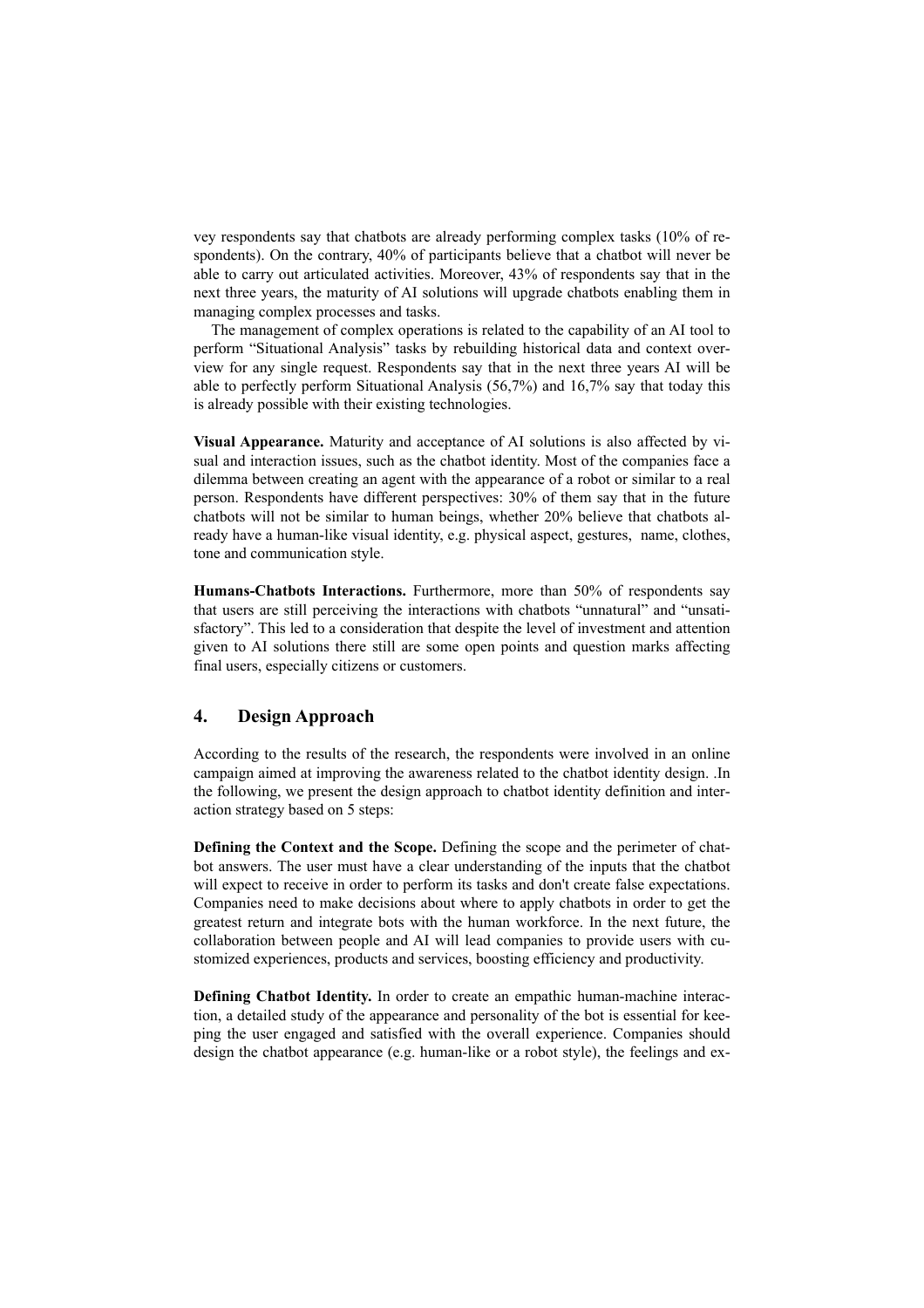pectations to arouse in the user (e.g. trustworthiness). Additional characteristics regard the name and the visual aspect of the chatbot, that should be consistent with personality and interaction style.

**Defining Language and Tone of Conversation.** In order to establish a trusted relationship between user and chatbot, it should be important defining the chatbot language style, fostering a reassuring and professional conversational tone, according to the target audience. However, technical language could complicate communication: promoting linguistic clarity is important to reduce users' misunderstanding.

**Defining Conversation Management.** In order to keep the user's attention, it's important to define a maximum number of characters per message, avoiding too many scrolls while reading. Using conversational markers to provide the user with an indication of the conversation status and feedback about chatbot request understanding (e.g. sequence indicators such as "First" , "Finally" or feedback related to the interaction "I got it", "Okay" and "Great Job").

**Defining Interaction Strategies.** Human-chatbot interaction moves on different levels during the conversation: it is necessary to identify the most appropriate strategies according to the request and status of interaction. This approach, such as alternating free text fields with the selection of predefined answers, keeps the user engaged in the conversation. Consider some flexibility in interacting with the bot, allowing people to jump back and forth in the linear flow of the conversation.

# **5. Conclusions**

AI solutions in Customer Management processes are becoming a strategic path for increasing value: revenues increase, cost reduction and service capabilities enlargement over multiple channels. Data processing as well as AI-based interaction solutions are focusing attention and investments. Despite an overall improvement of technological features, AI solutions still have a long run to do: AI programs require adoption and change management processes and require investments into design tasks, starting from a User-Centered Perspective.

The need to design interaction strategies leads to the goal to define proper context and scope of AI tools, including working on the chatbots' identity, such as visual appearance, gender issues and user engagement. Interactions require defining the boundaries and the integration between human-based tasks and automated tasks.. In order to make AI investments in Customer Management Processes effective and valuable, teams must include strategic, organizational, technological and design skills, starting from a design perspective, even involving final users in conceptualization, testing and prototyping, taking care of their input and feedback.